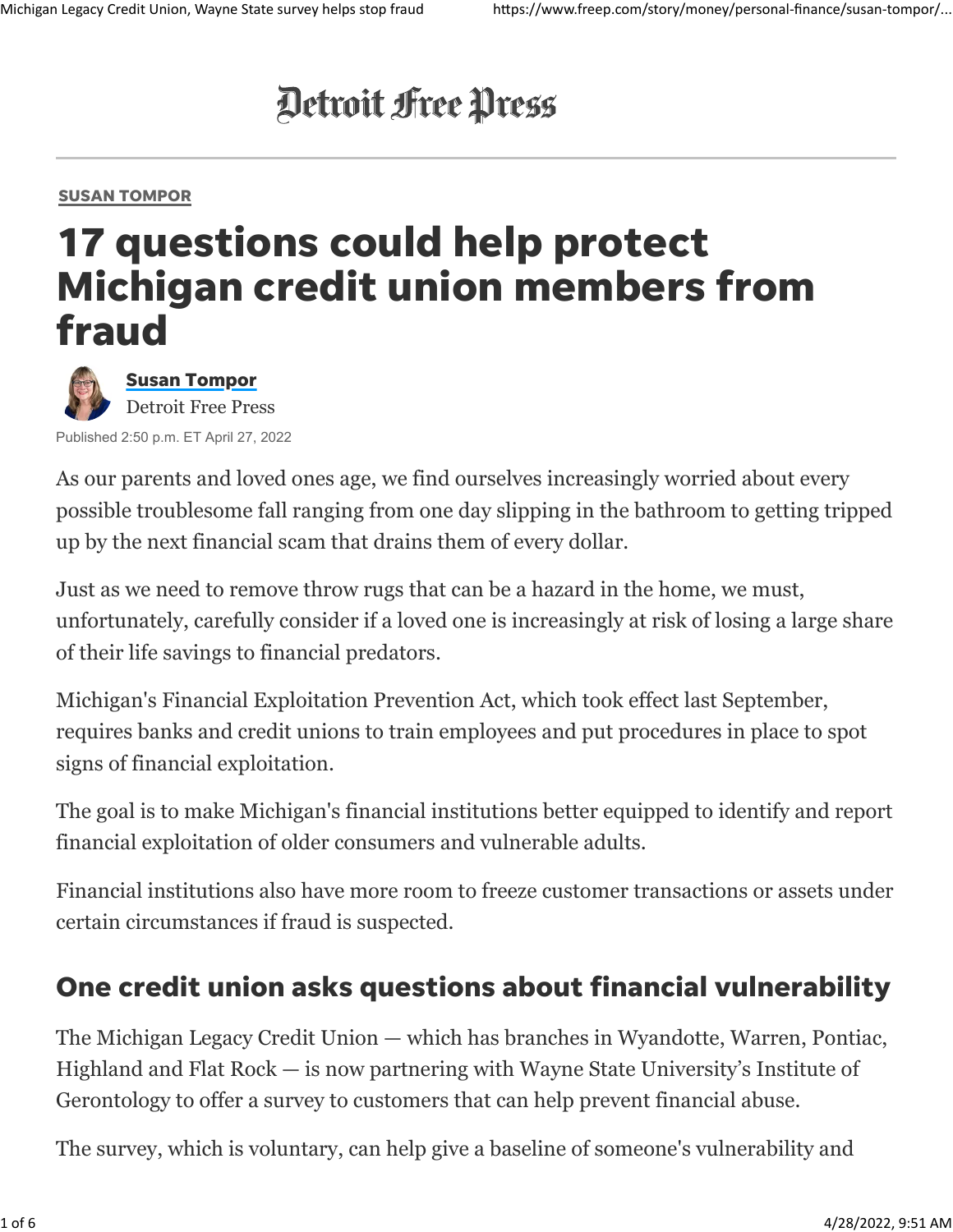then alert employees at the Wyandotte-based credit union, which has 23,000 members, to be on the look out for potential issues. Many members worked in municipal and health services fields.

Michigan Legacy Credit Union President and CEO Carma Peters told me in a phone interview that financial schemes escalated during the pandemic — including so-called love interests met online who consistently need money, scammers pretending to be grandchildren in trouble and yes, caregivers who take financial advantage of the elderly.

#### One grandmother almost lost \$60,000

One older credit union member was convinced after scammers reached out to her that she needed to send tens of thousands of dollars to help a grandson who was in trouble in Turkey.

"She panicked," Peters said. "Of course, they're going to play on 'You've got to do this immediately to get him out of trouble.' "

"So she was going to do that just to get her grandson out of trouble."

But thankfully, she didn't send the \$60,000 that was demanded by con artists. The credit union employees suggested that she talk to a relative first to make sure that the grandson was really in trouble.

After that phone call, the customer learned that the grandson wasn't even out of the country.

"People get taken advantage of for all of their retirement savings," Peters said.

It's not unusual, she said, for victims to lose \$80,000 to well over \$200,000 in some financial exploitation cases.

She noted that there are so many attempts to con consumers out of their money that it's almost impossible to keep up with it these days.

"It's very sad," Peters said.

**More:** [Odd scam offers free food or deep discounts where someone else pays the bill](https://www.freep.com/story/money/personal-finance/susan-tompor/2022/04/20/food-delivery-scams-tiktok-social-media/7090339001/)

**More:** [Survey scams offer free items, hide behind big names: The No. 1 red flag](https://www.freep.com/story/money/personal-finance/susan-tompor/2022/02/25/red-flags-surveys-pfizer-costco-scams/6894748001/)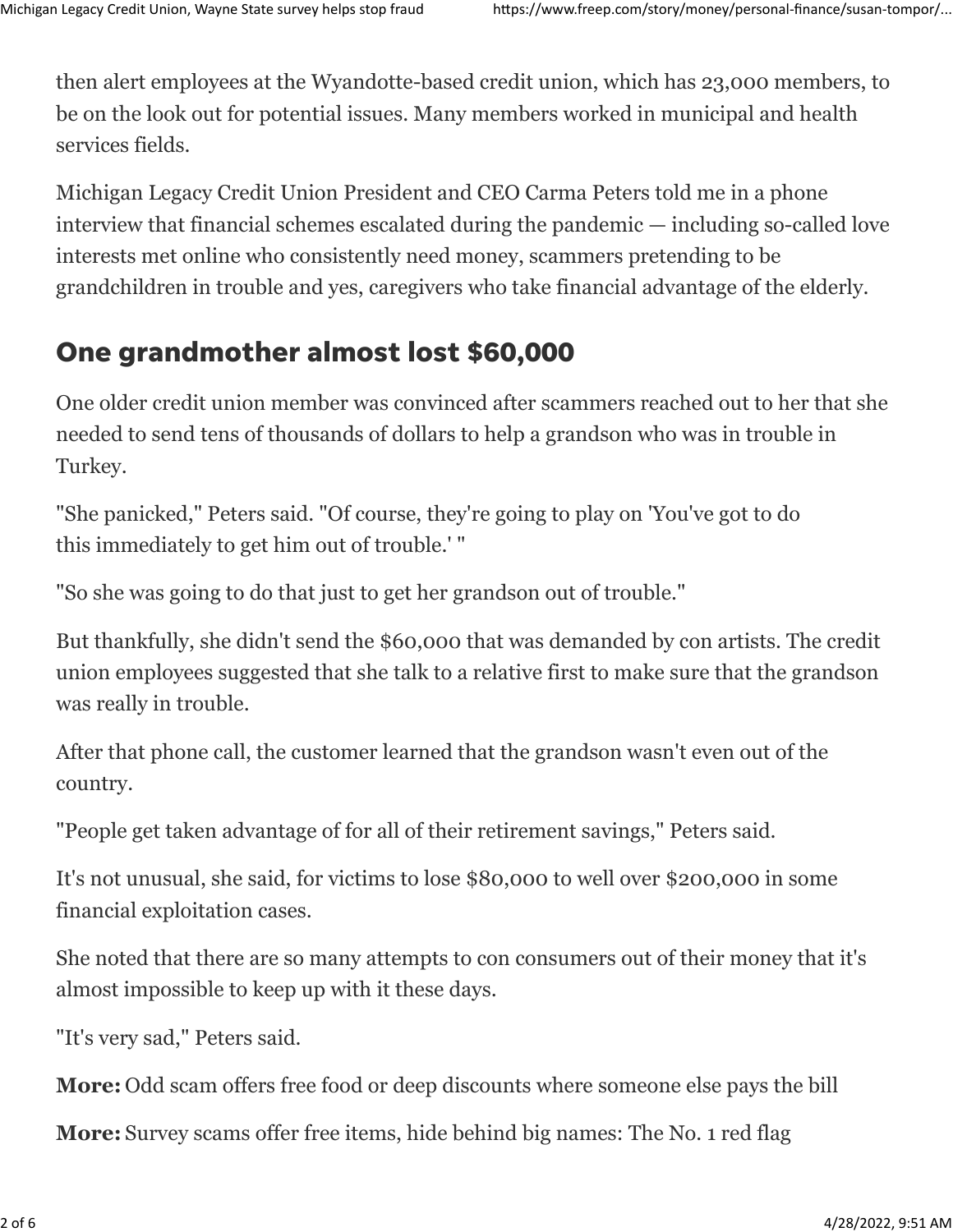**More:** [Scammers pretend there's a problem with your Social Security benefits, number](https://www.freep.com/story/money/personal-finance/susan-tompor/2022/03/11/social-security-scams-whatsapp/9437636002/)

An emotional loss of a spouse, early onset dementia or another medical issue can all trigger changes in the way someone reacts to carefully crafted efforts to manipulate them to hand over their money.

Maybe you're seeking companionship because you're lonely and you're more vulnerable to a romance scam.

Maybe you don't feel like you're on a good financial footing and you're more vulnerable when someone suggests that they can help you make money on Bitcoin.

In some cases, Peters said, caregivers will attempt to manipulate a senior into buying them a car because they claim they need one. But the senior ends up losing that money and doesn't benefit.

She noted that banks and credit unions now are looking out for abnormal transactions, as well as changes in behavior of customers. Is a normally happy customer suddenly nervous or depressed? Did the customer recently lose a spouse — and now is withdrawing large sums of cash?

It's also important to talk about such issues with loved one and exchange information about potential scams.

Peters noted that older adults who read information about financial exploitation and scams are more likely to identify signs and avoid becoming victims.

#### Anyone can be vulnerable

Peter A. Lichtenberg, director of the Institute of Gerontology at Wayne State University in Detroit, told me that adults don't have to be well into their retirement years to end up being financially vulnerable.

"Older adults are not scammed more often than other people are," Lichtenberg told me. "Unfortunately, they lose more money."

Lichtenberg, who has spent nearly two decades researching financial vulnerability, said the main goal of the survey is to prevent financial exploitation.

"We look at it as a risk scale," he said.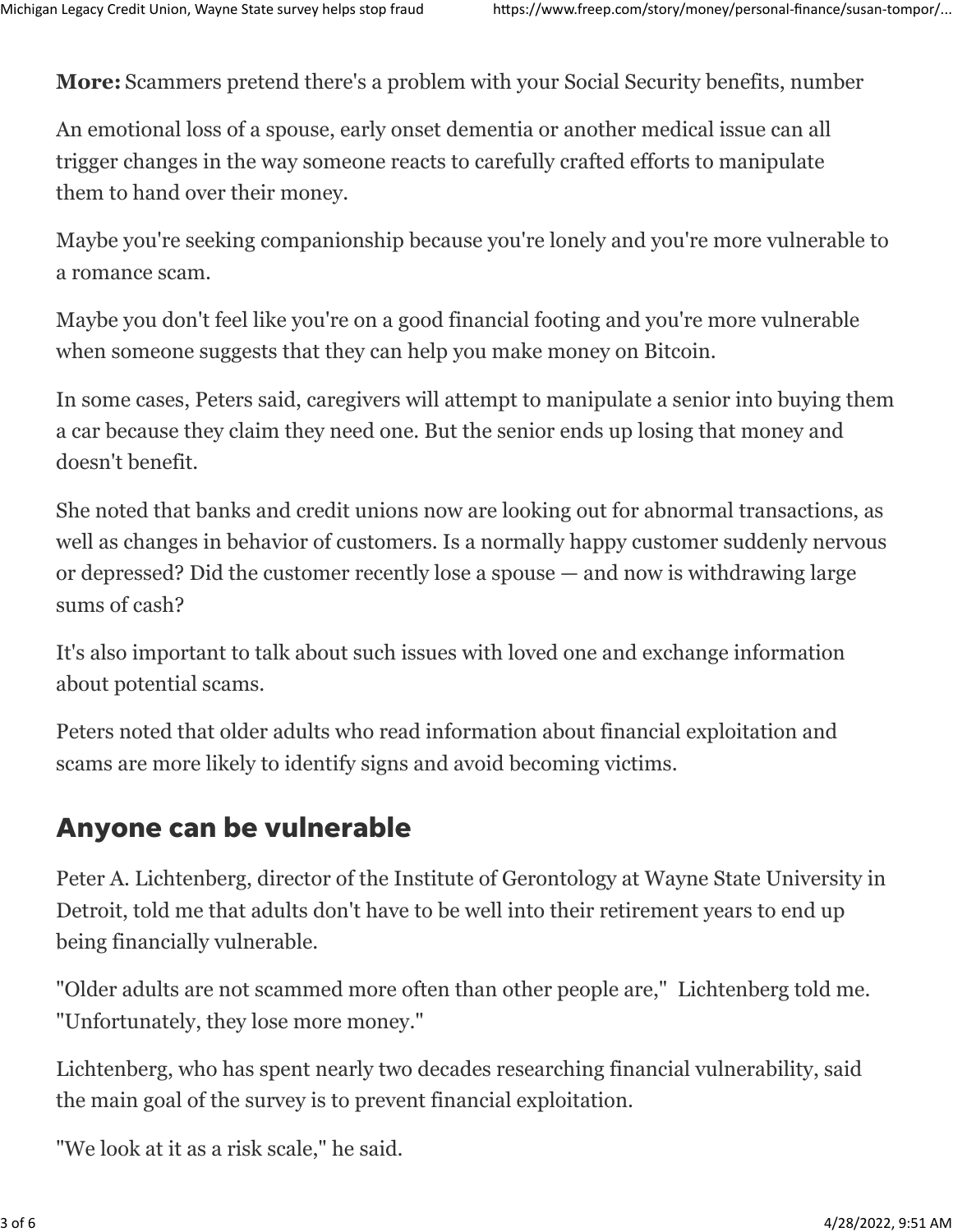The 17-question survey asks things such as: How often do you worry about financial decisions that you recently made? Have you noticed any money taken from your bank account without your permission? How often do your monthly expenses exceed your regular monthly income?

How often do you talk with or visit others on a regular basis? Has a relationship with a family member or friend become strained due to finances as you have gotten older?

Often, Lichtenberg said, people view financial decisions as purely an intellectual activity but ignore the emotional and psychological triggers.

One's financial health, he noted, is part of one's overall health as people age. Not having enough money — or constantly worrying about money — can contribute to a lower quality of life and even a shorter lifespan.

If someone is fearful of not having enough money or their relationships are strained, they could be more vulnerable to exploitation. Someone who lacks confidence about their financial decisions could become a victim of fraud.

Cognitive decline and psychological vulnerability can make older adults more susceptible to scams and identity theft.

"First, don't answer the phone if you don't recognize the number," Lichtenberg advises.

Reach out to a trusted friend if you think a pitch doesn't sound right and talk things over first before handing over any money. Don't let anyone rush you into anything. If you're anxious about a decision, step back and take a little more time to do more research.

Someone who is facing anxiety or loneliness might want to turn to someone they trust to discuss financial pressures. The answer may be to seek help for anxiety or depression from a mental health professional.

Many times, experts say, those who have lost money to scams or financial predators don't admit it to others. But it can help to report situations to the police and alert others in your community to be aware of potential warning signs.

Lichtenberg's website [OlderAdultNestEgg.com](https://www.olderadultnestegg.com/) offers help for older adults, professionals and friends and family. The financial vulnerability survey is also at that website and can be used by people who would like to find out their risk level.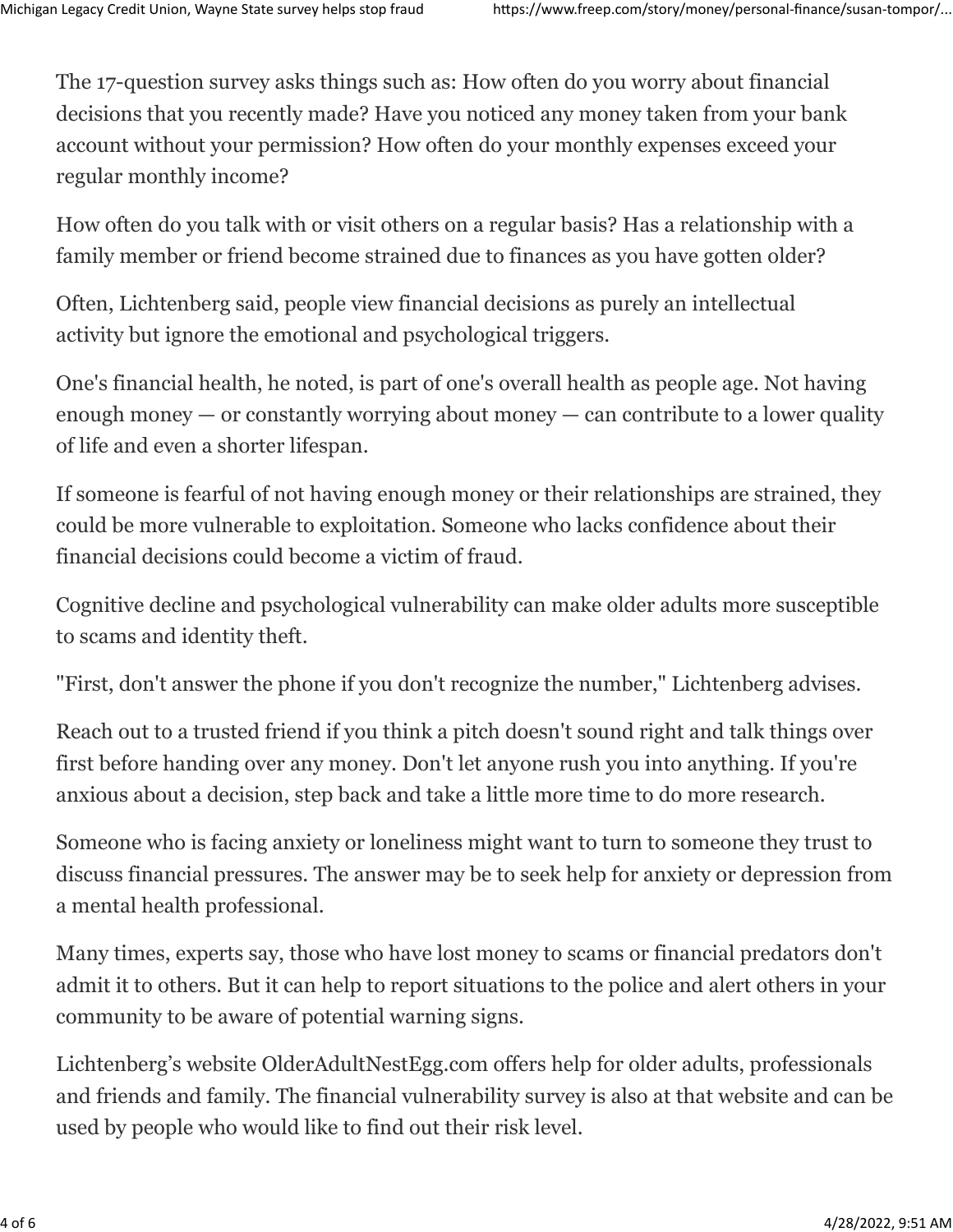The Institute of Gerontology has a SAFE program — Successful Aging thru Financial Empowerment — which offers counseling at no cost to help repair the damage of financial scams. Among other things, [SAFE](https://www.olderadultnestegg.com/for-older-adults/safe-financial-coaching/) can help recover money, file police reports, and freeze credit reports. The OlderAdultNestEgg site has information about SAFE.

Peters and Lichtenberg will discuss the pilot project with other credit unions in the future, including on June 10 at the Michigan Credit Union's Annual Convention and Expo at the Renaissance Center in Detroit.

Michigan Legacy Credit Union created a campaign during April's Financial Literacy Month to encourage existing members to take the [Financial Vulnerability Survey](https://www.olderadultnestegg.com/for-older-adults/financial-vulnerability-survey/) and have their scores uploaded to the credit union's database.

New members of the credit union age 50 and up are automatically offered the Financial Vulnerability Survey. Dozens have taken it thus far. Their scores are included in a database to help monitor these members' accounts for abnormal financial activity.

"Ideally, this pilot program will be utilized throughout the state of Michigan, and nationally, to help combat this epidemic and provide another tool to protect older adults from financial fraud," Peters said.

Anonymous data from the project will be analyzed by Lichtenberg and his team to expand research insights into vulnerability and safeguards for older adults.

### How to protect yourself

One piece of advice: If possible, consider ways to monitor a loved one's financial statements. Big numbers aren't always a sign. Some scammers start out small, maybe a caregiver who uses a debit card to cover their own expenses, such as gas or groceries.

Many advisors, including Lichtenberg, see value in having someone named as a trusted contact on an account. A bank, credit union or brokerage is able to contact that person verify if a situation is legitimate.

A [trusted contact](https://files.consumerfinance.gov/f/documents/cfpb_trusted-contacts-consumers_2021-11.pdf) could be an adult child, a friend, an attorney or some else that the financial institution can contact for extra help in emergency situations. The consumer can remove a trusted contact or switch contacts, if necessary.

Lichtenberg said finances are often a taboo topic for discussion, yet people are hungry for